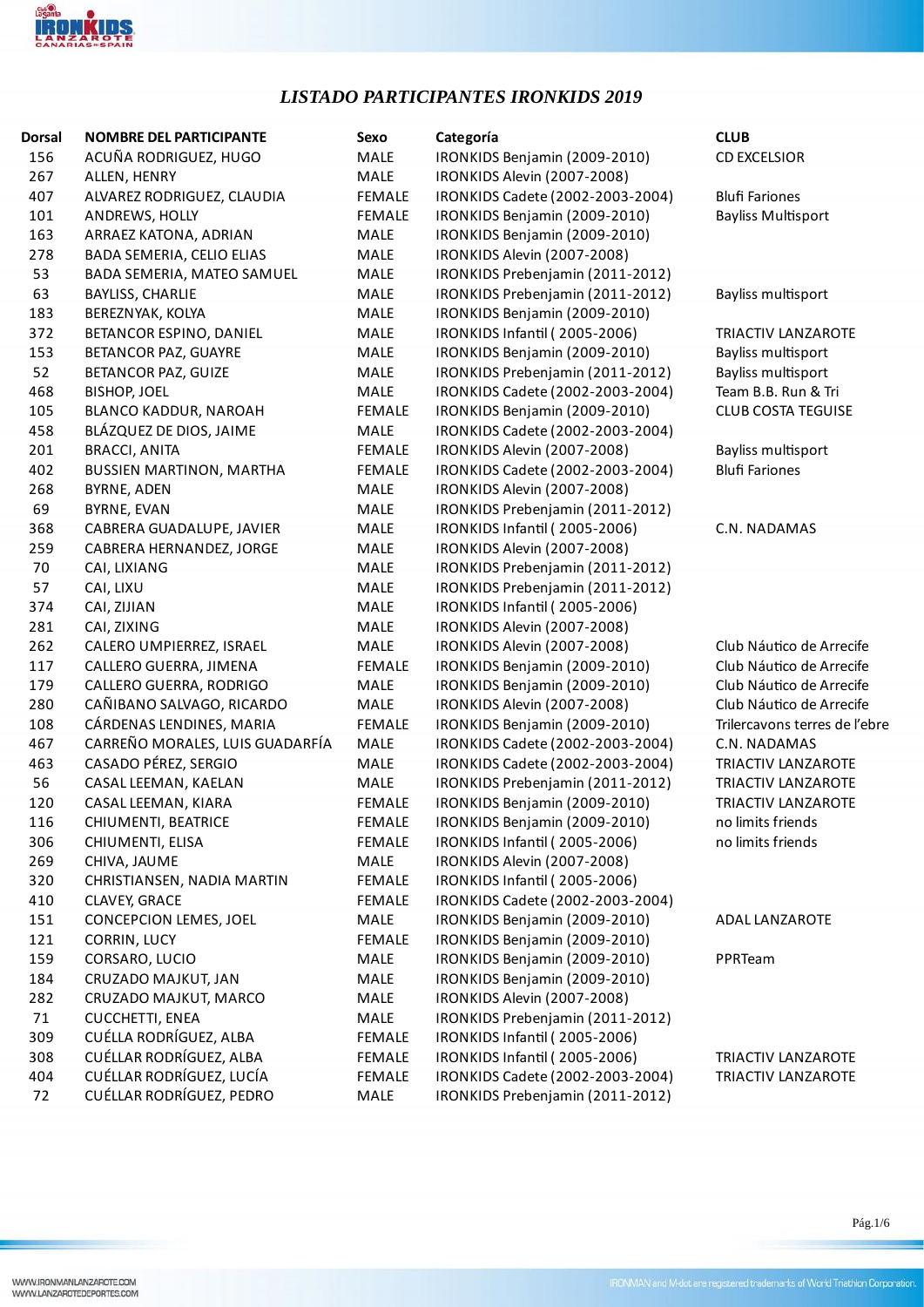

| 412          | <b>CURBELO ARMAS, LAURA</b>     | <b>FEMALE</b> | IRONKIDS Cadete (2002-2003-2004)                                     | <b>TRIMAKINA</b>           |
|--------------|---------------------------------|---------------|----------------------------------------------------------------------|----------------------------|
| 303          | CURBELO CAMACHO, KATRINA        | <b>FEMALE</b> | IRONKIDS Infantil (2005-2006)                                        | <b>Blufi Fariones</b>      |
| 358          | <b>CURBELO DE LEON, ACOIDAN</b> | MALE          | IRONKIDS Infantil (2005-2006)                                        | tridente                   |
| 66           | <b>CUSHEN, ETHAN</b>            | MALE          | IRONKIDS Prebenjamin (2011-2012)                                     | tralee triathlon club      |
| 119          | <b>CUSHEN, ISABELLE</b>         | <b>FEMALE</b> | IRONKIDS Benjamin (2009-2010)                                        | tralee triathlon club      |
| 215          | <b>CUSHEN, JOCELYN</b>          | <b>FEMALE</b> | IRONKIDS Alevin (2007-2008)                                          | tralee triathlon club      |
| 283          | DE ARMAS DELGADO, JUAN JOSE     | MALE          | IRONKIDS Alevin (2007-2008)                                          |                            |
| 406          | DE CASTRO URQUIOLA, HELENA      | <b>FEMALE</b> | IRONKIDS Cadete (2002-2003-2004)                                     |                            |
| 157          | DE GANZO CABRERA, HIMAR         | MALE          | IRONKIDS Benjamin (2009-2010)                                        | <b>Blufi Fariones</b>      |
| 219          | DE LEON O'CAMPO, SALOME         | <b>FEMALE</b> | IRONKIDS Alevin (2007-2008)                                          |                            |
| 202          | DE MARCO CASTAÑO, CARLA         | <b>FEMALE</b> | IRONKIDS Alevin (2007-2008)                                          | Bayliss multisport         |
| 113          | DE MARCO CASTAÑO, DANIELA       | <b>FEMALE</b> | IRONKIDS Benjamin (2009-2010)                                        | Bayliss multisport         |
| 203          | DE MARCO CASTAÑO, NATALIA       | <b>FEMALE</b> | IRONKIDS Alevin (2007-2008)                                          | Bayliss multisport         |
| 233          | DE PAIZ ROMERO, NORA            | <b>FEMALE</b> | IRONKIDS Alevin (2007-2008)                                          | Club Náutico de Arrecife   |
| 355          | DEGASPERI, LUCA                 | MALE          | IRONKIDS Infantil (2005-2006)                                        | Doloteam                   |
| 164          | DEL RÍO RÖVER, JUAN             | MALE          | IRONKIDS Benjamin (2009-2010)                                        |                            |
| 165          | DELGADO CERDÁN, DIEGO           | MALE          | IRONKIDS Benjamin (2009-2010)                                        |                            |
| 318          | DENBY, KENNEDY HOPE             | <b>FEMALE</b> | IRONKIDS Infantil (2005-2006)                                        | C.N. NADAMAS               |
| 314          | DENNIS, MILLIE                  | <b>FEMALE</b> | IRONKIDS Infantil (2005-2006)                                        | <b>Bayliss Multisport</b>  |
| 270          | DÍAZ CURBELO, ÁLVARO            | MALE          | IRONKIDS Alevin (2007-2008)                                          |                            |
| 271          | DIAZ HERNANDEZ, PABLO           | MALE          | IRONKIDS Alevin (2007-2008)                                          |                            |
| 408          | DORRONSORO CAMACHO, MARÍA       | <b>FEMALE</b> | IRONKIDS Cadete (2002-2003-2004)                                     | <b>Blufi Fariones</b>      |
| 465          | DORRONSOROCAMACHO, JAVIER       | MALE          | IRONKIDS Cadete (2002-2003-2004)                                     | <b>Blufi Fariones</b>      |
| 204          | ELFORD, ABI                     | <b>FEMALE</b> | IRONKIDS Alevin (2007-2008)                                          | <b>Bodyworks XTC</b>       |
| 352          | ELFORD, AIDEN                   | MALE          | IRONKIDS Infantil (2005-2006)                                        | <b>Bodyworks XTC</b>       |
| 118          | ELLIS, MATILDA                  | <b>FEMALE</b> | IRONKIDS Benjamin (2009-2010)                                        | Ripon                      |
| 228          | ESPINOSA FERNANDEZ, CARLA       | <b>FEMALE</b> | IRONKIDS Alevin (2007-2008)                                          | C.N. NADAMAS               |
| 114          | ESTEBAN SANCHO, LUCIA           | <b>FEMALE</b> | IRONKIDS Benjamin (2009-2010)                                        | INDEPENDIENTE              |
| 310          | FALCÓN MEDINA, VICTORIA         | <b>FEMALE</b> | IRONKIDS Infantil (2005-2006)                                        |                            |
| 260          | FERNÁNDEZ ALPERI, HERMINIO      | MALE          | IRONKIDS Alevin (2007-2008)                                          | C.D. NONADAMOS             |
| 354          | FERNANDEZ BERMUDEZ, IKER        | MALE          | IRONKIDS Infantil (2005-2006)                                        | C.N. VULCANIA              |
| 226          | FERSENHEIM, CECILIA             | <b>FEMALE</b> | IRONKIDS Alevin (2007-2008)                                          | Bayliss multisport         |
| 234          | FIGUEROA, MICHELLE              | <b>FEMALE</b> | IRONKIDS Alevin (2007-2008)                                          |                            |
| 61           | FORNIS BLANCO, NICOLAS          | MALE          |                                                                      | <b>Bayliss Multisport</b>  |
| 452          | GALÁN GÓMEZ, ANDRÉS             | MALE          | IRONKIDS Prebenjamin (2011-2012)<br>IRONKIDS Cadete (2002-2003-2004) | <b>CDn Triatlon Aranda</b> |
|              |                                 | <b>FEMALE</b> |                                                                      | <b>Blufi Fariones</b>      |
| 317          | GARCÍA BONVOISIN, MAËVA         |               | IRONKIDS Infantil (2005-2006)                                        |                            |
| 155          | <b>GARCIA GUERRA, HUGO</b>      | MALE          | IRONKIDS Benjamin (2009-2010)                                        | <b>Blufi Fariones</b>      |
| 366          | <b>GARCIA GUERRA, MARCO</b>     | MALE          | IRONKIDS Infantil (2005-2006)                                        | <b>Blufi Fariones</b>      |
| 212          | GARCIA MONTESDEOCA, MARTINA     | <b>FEMALE</b> | IRONKIDS Alevin (2007-2008)                                          | C.D. NONADAMOS             |
| $\mathbf{1}$ | <b>GARCIA PICON, AITANA</b>     | <b>FEMALE</b> | IRONKIDS Prebenjamin (2011-2012)                                     | Club Triatlon Compostela   |
| 230          | <b>GARCIA PICON, LUCAS</b>      | <b>FEMALE</b> | IRONKIDS Alevin (2007-2008)                                          | Club triatlon Compostela   |
| 172          | GARCIA STAGE-SØ, SEBASTIAN      | MALE          | IRONKIDS Benjamin (2009-2010)                                        | Bayliss multisport         |
| 311          | GARCIA-CASCON ALBÀ, JANA        | <b>FEMALE</b> | IRONKIDS Infantil (2005-2006)                                        |                            |
| 162          | GEDDIE, NICOLAS                 | MALE          | IRONKIDS Benjamin (2009-2010)                                        | TRIACTIV LANZAROTE         |
| 235          | <b>GOMEZ BENITEZ, MAR</b>       | <b>FEMALE</b> | IRONKIDS Alevin (2007-2008)                                          |                            |
| 73           | GÓMEZ FERNÁNDEZ, AITOR          | MALE          | IRONKIDS Prebenjamin (2011-2012)                                     |                            |
| 102          | GONZALEZ GONZALEZ, AITANA       | <b>FEMALE</b> | IRONKIDS Benjamin (2009-2010)                                        | <b>Blufi Fariones</b>      |
| 461          | GONZALEZ GONZALEZ, GUILLERMO    | MALE          | IRONKIDS Cadete (2002-2003-2004)                                     | Club Náutico de Arrecife   |
| 210          | GONZALEZ GONZÁLEZ, LINDA SOFIA  | <b>FEMALE</b> | IRONKIDS Alevin (2007-2008)                                          | <b>Blufi Fariones</b>      |
| 462          | GONZALEZ GONZALEZ, MARCELO      | MALE          | IRONKIDS Cadete (2002-2003-2004)                                     | Club Náutico de Arrecife   |

Pág.2/6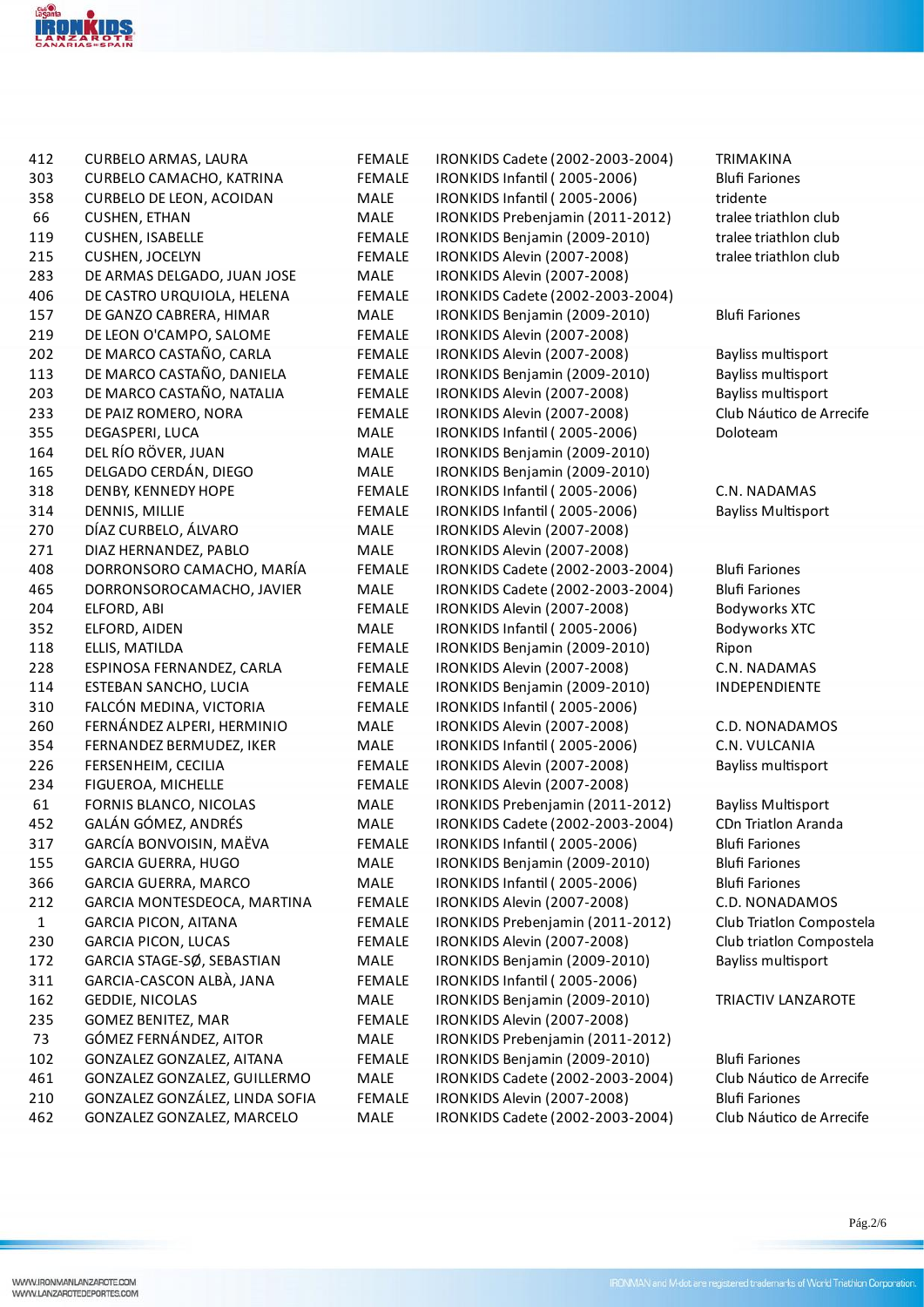

| 103<br>185     | <b>GONZALEZ INFANTE, LEIRE</b><br>GONZÁLEZ MARTÍN, HUGO        | <b>FEMALE</b><br>MALE | IRONKIDS Benjamin (2009-2010)                                | <b>Blufi Fariones</b>       |
|----------------|----------------------------------------------------------------|-----------------------|--------------------------------------------------------------|-----------------------------|
| 208            | GONZALEZ MONTELONGO, JULIA                                     |                       | IRONKIDS Benjamin (2009-2010)<br>IRONKIDS Alevin (2007-2008) | C.N. VULCANIA               |
| 360            |                                                                | <b>FEMALE</b>         |                                                              |                             |
|                | <b>GROHN, MARK BENEDIKT</b><br><b>GUERRA GUTIERREZ, DANIEL</b> | MALE                  | IRONKIDS Infantil (2005-2006)                                |                             |
| 451            |                                                                | MALE                  | IRONKIDS Cadete (2002-2003-2004)                             | Bayliss multisport          |
| 301            | GUERRA GUTIERREZ, MARINA                                       | <b>FEMALE</b>         | IRONKIDS Infantil (2005-2006)                                | <b>Bayliss Multisport</b>   |
| 236            | HALLUIN, DELIA                                                 | <b>FEMALE</b>         | IRONKIDS Alevin (2007-2008)                                  |                             |
| 459            | HALLUIN, ILAN                                                  | MALE                  | IRONKIDS Cadete (2002-2003-2004)                             |                             |
| 110            | HARDING, GRACE                                                 | <b>FEMALE</b>         | IRONKIDS Benjamin (2009-2010)                                | <b>Bayliss Multisport</b>   |
| 6              | HARRINGTON, RUBY                                               | <b>FEMALE</b>         | IRONKIDS Prebenjamin (2011-2012)                             |                             |
| 302            | HARRISON, RACHEL                                               | <b>FEMALE</b>         | IRONKIDS Infantil (2005-2006)                                | <b>Bayliss Multisport</b>   |
| 166            | HAZEN BLANCO, AMETS                                            | MALE                  | IRONKIDS Benjamin (2009-2010)                                |                             |
| 321            | HENRÍQUEZ FALCÓN, LUCÍA                                        | <b>FEMALE</b>         | IRONKIDS Infantil (2005-2006)                                |                             |
| 266            | HIRANANDANI, VIVAN                                             | MALE                  | IRONKIDS Alevin (2007-2008)                                  | Trimakina                   |
| $\overline{4}$ | HODSKINSON, ISABELLA                                           | <b>FEMALE</b>         | IRONKIDS Prebenjamin (2011-2012)                             | Team Tri Guru               |
| 460            | HOLDAWAY, HARRY                                                | MALE                  | IRONKIDS Cadete (2002-2003-2004)                             | <b>Bayliss Multisport</b>   |
| 322            | HOOLE, LEAH                                                    | <b>FEMALE</b>         | IRONKIDS Infantil (2005-2006)                                |                             |
| 369            | IBARRA PAREDES, ALEJANDRO                                      | MALE                  | IRONKIDS Infantil (2005-2006)                                | C.N. NADAMAS                |
| 211            | IBARRA PAREDES, MARTA                                          | <b>FEMALE</b>         | IRONKIDS Alevin (2007-2008)                                  | C.N. NADAMAS                |
| 367            | <b>INFANTE FRANCO, BRUNO</b>                                   | MALE                  | IRONKIDS Infantil (2005-2006)                                | <b>Blufi fariones</b>       |
| 466            | INFANTE FRANCO, PAU                                            | MALE                  | IRONKIDS Cadete (2002-2003-2004)                             | <b>Blufi fariones</b>       |
| 253            | <b>IVANCIK, DOMINIK</b>                                        | MALE                  | IRONKIDS Alevin (2007-2008)                                  | Bayliss multisport          |
| 111            | IVANCIKOVA, NATASKA                                            | <b>FEMALE</b>         | IRONKIDS Benjamin (2009-2010)                                | Bayliss multisport          |
| 361            | JAÉN SERRA, ANDREU                                             | MALE                  | IRONKIDS Infantil (2005-2006)                                |                             |
| 220            | JAÉN SERRA, NAIRA                                              | <b>FEMALE</b>         | IRONKIDS Alevin (2007-2008)                                  |                             |
| 312            | <b>JORQUES PRAT, LAIA</b>                                      | <b>FEMALE</b>         | IRONKIDS Infantil (2005-2006)                                |                             |
| 106            | JOYCE, ABIGAIL                                                 | <b>FEMALE</b>         | IRONKIDS Benjamin (2009-2010)                                | Pulse                       |
| 182            | <b>KENT, ARCHIE</b>                                            | MALE                  | IRONKIDS Benjamin (2009-2010)                                | Wessex Wyvern Pentathlon    |
| 218            | KERSHKOVA, GLORIIA                                             | <b>FEMALE</b>         | IRONKIDS Alevin (2007-2008)                                  | Triatman                    |
| 231            | LEE, HANNAH                                                    | <b>FEMALE</b>         | IRONKIDS Alevin (2007-2008)                                  | Lincoln Tri Club            |
| 115            | LEE, SOPHIE                                                    | <b>FEMALE</b>         | IRONKIDS Benjamin (2009-2010)                                | Lincoln Tri Club            |
| 178            | LIPTROT, DAVID                                                 | MALE                  | IRONKIDS Benjamin (2009-2010)                                | <b>Pulse Triathlon Club</b> |
| 279            | LIPTROT, MATTHEW                                               | MALE                  | IRONKIDS Alevin (2007-2008)                                  | Pulse Triathlon Club        |
| 221            | LÓPEZ, CARMEN                                                  | <b>FEMALE</b>         | IRONKIDS Alevin (2007-2008)                                  |                             |
| $\overline{7}$ | LÓPEZ, LAURA                                                   | <b>FEMALE</b>         | IRONKIDS Prebenjamin (2011-2012)                             |                             |
| 177            | LOVELL, LUCAS                                                  | MALE                  | IRONKIDS Benjamin (2009-2010)                                | Portsmouth Triathletes      |
| 258            | LYNCH, DANIEL                                                  | MALE                  | IRONKIDS Alevin (2007-2008)                                  | Fingal Triathlon Club       |
| 175            | LYNCH, JACK                                                    | MALE                  | IRONKIDS Benjamin (2009-2010)                                | Fingal Triathlon Club       |
| 3              | MADRID BORRAS, LUCIA                                           | <b>FEMALE</b>         | IRONKIDS Prebenjamin (2011-2012)                             | Cambrils club triatlon      |
| 207            | MADRID BORRAS, SARAI                                           | <b>FEMALE</b>         | IRONKIDS Alevin (2007-2008)                                  | Cambrils club triatión      |
| 209            | MAESTRONI, MARTINA                                             | <b>FEMALE</b>         | IRONKIDS Alevin (2007-2008)                                  | dds                         |
| 160            | MAESTRONI, RICCARDO                                            | MALE                  | IRONKIDS Benjamin (2009-2010)                                | road runners                |
| 362            | MANZATTO, NICOLAS                                              | MALE                  | IRONKIDS Infantil (2005-2006)                                |                             |
| 363            | MARRINAN, CIARÁN                                               | MALE                  | IRONKIDS Infantil (2005-2006)                                |                             |
| 176            | MARTIN GONZÁLEZ, RICARDO                                       | MALE                  | IRONKIDS Benjamin (2009-2010)                                | <b>Blufi Fariones</b>       |
| 304            | MARTIN GONZÁLEZ, VALENTINA                                     | <b>FEMALE</b>         | IRONKIDS Infantil (2005-2006)                                | <b>Blufi Fariones</b>       |
| 51             | MARTIN MARTIN, NAHUEL                                          | MALE                  | IRONKIDS Prebenjamin (2011-2012)                             |                             |
| 59             | MARTIN MARTIN, NAREME                                          | MALE                  | IRONKIDS Prebenjamin (2011-2012)                             |                             |
| 186            | MARTÍNEZ MEDINA, JAVIER                                        | MALE                  | IRONKIDS Benjamin (2009-2010)                                |                             |
| 456            | MARTINEZ MELENDEZ, ALEJANDRO                                   | MALE                  | IRONKIDS Cadete (2002-2003-2004)                             | trimakina                   |
|                |                                                                |                       |                                                              |                             |

 $\rm P\acute{a}g.3/6$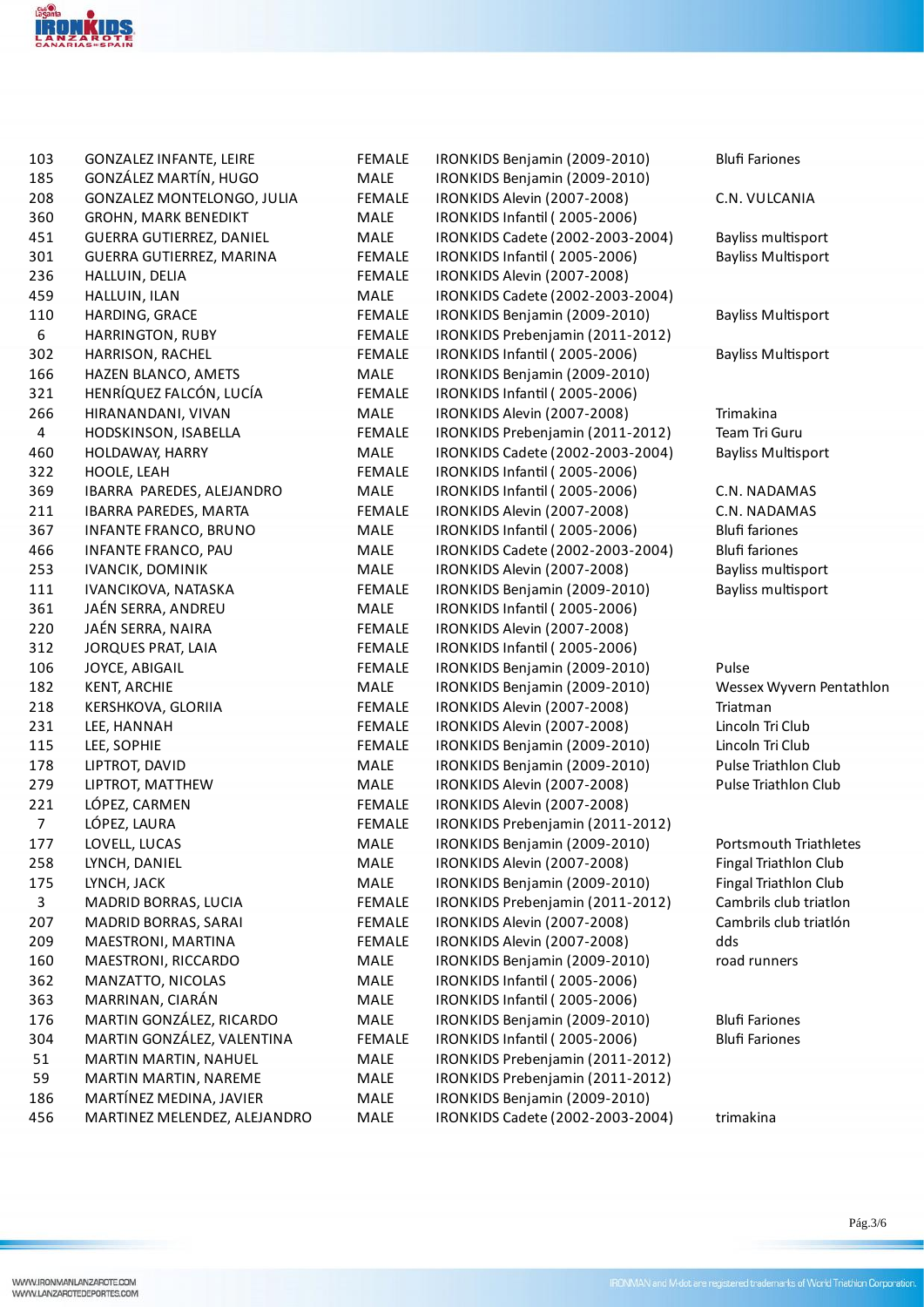

| 469            | MARTINEZ MELENDEZ, ENRIQUE | MALE          | IRONKIDS Cadete (2002-2003-2004) | trimakina                          |
|----------------|----------------------------|---------------|----------------------------------|------------------------------------|
| 257            | MATALLANA GUERRA, HUGO     | MALE          | IRONKIDS Alevin (2007-2008)      | Club Náutico de Arrecife           |
| 213            | MATASSA MARRERO, MATILDE   | <b>FEMALE</b> | IRONKIDS Alevin (2007-2008)      | Club Náutico de Arrecife           |
| 225            | MATUK, LARA                | <b>FEMALE</b> | IRONKIDS Alevin (2007-2008)      | <b>Bayliss Multisport</b>          |
| 167            | MCCALL-PEAT TOLEDO, DIEGO  | MALE          | IRONKIDS Benjamin (2009-2010)    |                                    |
| 74             | MCCALL-PEAT TOLEDO, LUCA   | MALE          | IRONKIDS Prebenjamin (2011-2012) |                                    |
| 104            | MELIÁN CABRERA, ISABEL     | <b>FEMALE</b> | IRONKIDS Benjamin (2009-2010)    | <b>Blufi Fariones</b>              |
| 254            | <b>MENOR BAUS, PEDRO</b>   | MALE          | IRONKIDS Alevin (2007-2008)      | Bayliss multisport                 |
| 273            | MERINO GÓMEZ, ADUEN        | MALE          | IRONKIDS Alevin (2007-2008)      | <b>ADAL LANZAROTE</b>              |
| 353            | MONLLEÓ MONCAYO, DAVID     | MALE          | IRONKIDS Infantil (2005-2006)    | C.E. Trilercavons Terres de l'Ebre |
| 276            | MONLLEÓ MONCAYO, MARC      | MALE          | IRONKIDS Alevin (2007-2008)      | C.E. Trilercavons Terres de l'Ebre |
| 284            | MONTERO, DIEGO             | MALE          | IRONKIDS Alevin (2007-2008)      |                                    |
| 409            | MORALES GUERRA, ANDREA     | <b>FEMALE</b> | IRONKIDS Cadete (2002-2003-2004) | <b>MAS DEPORTES</b>                |
| 365            | MORALES GUERRA, IKER       | MALE          | IRONKIDS Infantil (2005-2006)    | <b>Bayliss Multisport</b>          |
| 375            | MORALES LEMES, MARCOS      | MALE          | IRONKIDS Infantil (2005-2006)    |                                    |
| 376            | MORALES MEDINA, PEDRO      | MALE          | IRONKIDS Infantil (2005-2006)    |                                    |
| 187            | MORRIS, HARLEY             | MALE          | IRONKIDS Benjamin (2009-2010)    |                                    |
| 265            | MOSEGUE GONZÁLEZ, ADRIÁN   | MALE          | IRONKIDS Alevin (2007-2008)      | <b>TRIACTIV LANZAROTE</b>          |
| 217            | MOSEGUE GONZÁLEZ, AMAYA    | <b>FEMALE</b> | IRONKIDS Alevin (2007-2008)      | TRIACTIV LANZAROTE                 |
| 75             | MOSS, MARCO                | MALE          | IRONKIDS Prebenjamin (2011-2012) |                                    |
| 76             | NOBLE, HARRISON            | MALE          | IRONKIDS Prebenjamin (2011-2012) |                                    |
| 161            | NOWAK, CAMERON             | MALE          | IRONKIDS Benjamin (2009-2010)    | Tralee Tri Club                    |
| 403            | NOWAK, DAISY               | <b>FEMALE</b> | IRONKIDS Cadete (2002-2003-2004) | Tralee Tri Club                    |
| 307            | NOWAK, LILLY               | <b>FEMALE</b> | IRONKIDS Infantil (2005-2006)    | Tralee Tri Club                    |
| 154            | <b>NUGENT, RION</b>        | MALE          | IRONKIDS Benjamin (2009-2010)    | Bayliss multisport                 |
| 316            | NUGENT, SIDNEY             | <b>FEMALE</b> | IRONKIDS Infantil (2005-2006)    | Bayliss multisport                 |
| 364            | NÚÑEZ GARCIA, NICOLÁS      | MALE          | IRONKIDS Infantil (2005-2006)    |                                    |
| 357            | O SULLIVAN, BRENDAN        | MALE          | IRONKIDS Infantil (2005-2006)    | Tralee Triathlon Club              |
| 371            | <b>OGLANBY, MATTHEW</b>    | MALE          | IRONKIDS Infantil (2005-2006)    | Tri Lakeland juniors               |
| 216            | <b>OGLANBY, REBECCA</b>    | <b>FEMALE</b> | IRONKIDS Alevin (2007-2008)      | Tri Lakeland Juniors               |
| 319            | OLAFSSON RIVAS, ALBA       | <b>FEMALE</b> | IRONKIDS Infantil (2005-2006)    | TRIACTIV LANZAROTE                 |
| 277            | PADRÓN MARTÍN, ECHEDEY     | MALE          | IRONKIDS Alevin (2007-2008)      | C.D. NONADAMOS                     |
| 255            | PADRON, MATIAS             | MALE          | IRONKIDS Alevin (2007-2008)      | Bayliss multisport                 |
| 64             | PADRON, NICOLAS            | MALE          | IRONKIDS Prebenjamin (2011-2012) | Bayliss multisport                 |
| 222            | PAJARES HERNANDEZ, ITZIAR  | <b>FEMALE</b> | IRONKIDS Alevin (2007-2008)      |                                    |
| 457            | PARKER, JOSHUA             | MALE          | IRONKIDS Cadete (2002-2003-2004) | Wessex Wyvern                      |
| $\overline{2}$ | PÉREZ CERVILLA, ALBA       | FEMALE        | IRONKIDS Prebenjamin (2011-2012) |                                    |
| 122            | PÉREZ CERVILLA, CARLA      | FEMALE        | IRONKIDS Benjamin (2009-2010)    |                                    |
| 285            | PÉREZ CERVILLA, DANIEL     | MALE          | IRONKIDS Alevin (2007-2008)      |                                    |
| 173            | PEREZ MACHADO, ALVARO AIER | MALE          | IRONKIDS Benjamin (2009-2010)    | Club Mencey                        |
| 256            | PEREZ MACHADO, AYRTON AIER | MALE          | IRONKIDS Alevin (2007-2008)      | Club Mencey                        |
| 223            | PEREZ MUÑOZ, CLAUDIA       | <b>FEMALE</b> | IRONKIDS Alevin (2007-2008)      |                                    |
| 67             | PLAZA SCHWEPPE, AARON      | MALE          | IRONKIDS Prebenjamin (2011-2012) | Trimakina                          |
| 181            | PLAZA SCHWEPPE, NOAH       | MALE          | IRONKIDS Benjamin (2009-2010)    | Trimakina                          |
| 168            | POCKNEY, ARRAN             | MALE          | IRONKIDS Benjamin (2009-2010)    |                                    |
| 123            | POCKNEY, ISABELLA          | <b>FEMALE</b> | IRONKIDS Benjamin (2009-2010)    |                                    |
| 286            | POLO SANZ, DIA             | MALE          | IRONKIDS Alevin (2007-2008)      |                                    |
| 77             | PONOMAREV, LEV             | MALE          | IRONKIDS Prebenjamin (2011-2012) |                                    |
| 169            | POTTER, BARNEY             | MALE          | IRONKIDS Benjamin (2009-2010)    |                                    |
| 55             | POWER, SEAN                | MALE          | IRONKIDS Prebenjamin (2011-2012) | Pulse Triathlon Club               |
|                |                            |               |                                  |                                    |

 $\rm P\acute{a}g.4/6$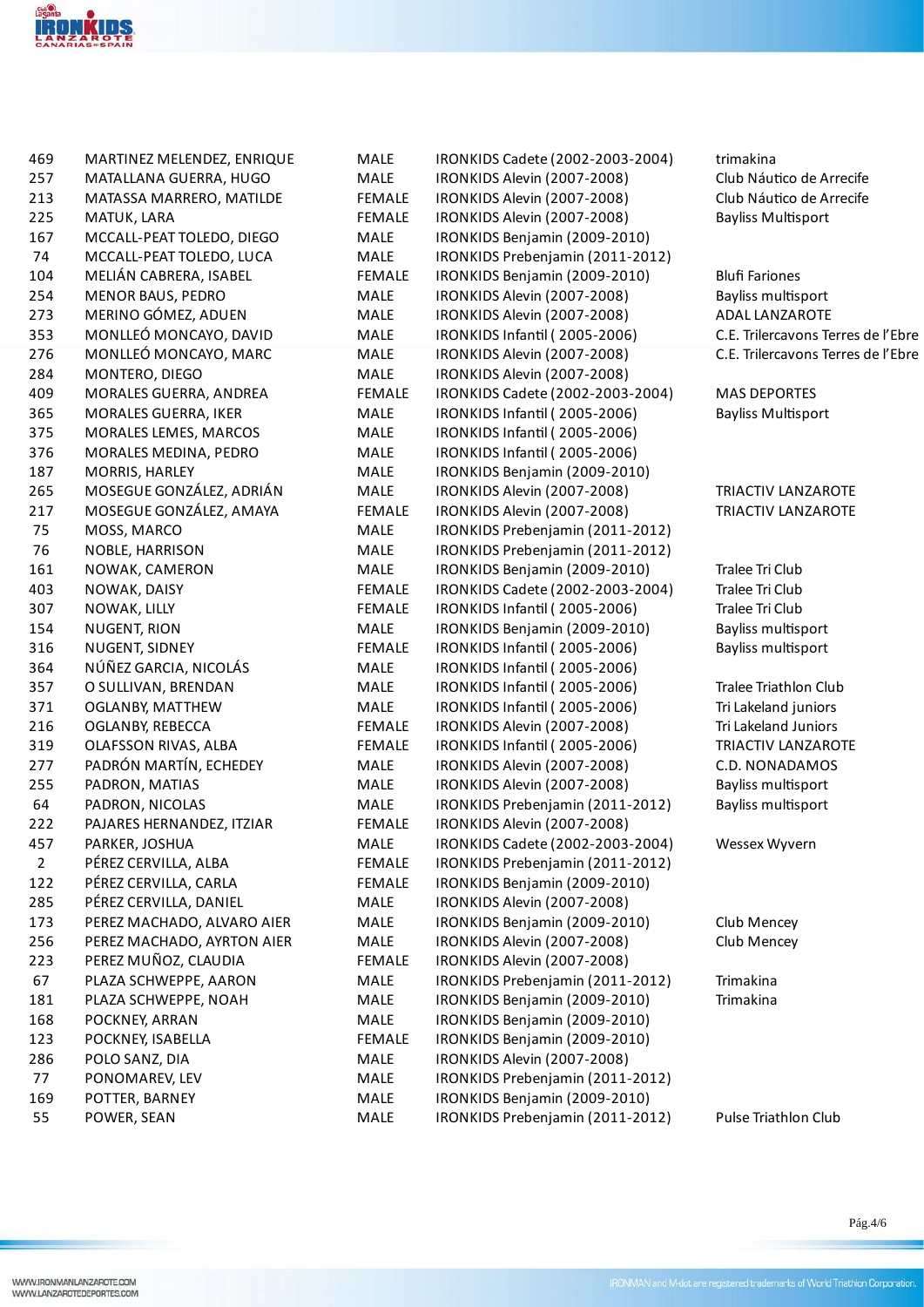

| 323 | PRADA FIGUERAS, AINHOA        | <b>FEMALE</b> | IRONKIDS Infantil (2005-2006)    |                           |
|-----|-------------------------------|---------------|----------------------------------|---------------------------|
| 8   | PRADA FIGUERAS, LAIA          | <b>FEMALE</b> | IRONKIDS Prebenjamin (2011-2012) |                           |
| 313 | PRIETO BONILLA, CARLOTA       | <b>FEMALE</b> | IRONKIDS Infantil (2005-2006)    |                           |
| 124 | PRIETO BONILLA, MARTA         | <b>FEMALE</b> | IRONKIDS Benjamin (2009-2010)    |                           |
| 125 | RAGERT, PIA                   | <b>FEMALE</b> | IRONKIDS Benjamin (2009-2010)    |                           |
| 356 | REQUENA, LUCAS                | MALE          | IRONKIDS Infantil (2005-2006)    | Gavà TRiatlo              |
| 470 | REQUENA, RUBÉN                | MALE          | IRONKIDS Cadete (2002-2003-2004) |                           |
| 206 | RIJO MARTIN, SARA             | <b>FEMALE</b> | IRONKIDS Alevin (2007-2008)      | C.N. VULCANIA             |
| 152 | RODBOURN, MARTIN              | MALE          | IRONKIDS Benjamin (2009-2010)    | <b>Bayliss Multisport</b> |
| 5   | RODRIGEZ PEREZ, CLAUDIA       | <b>FEMALE</b> | IRONKIDS Prebenjamin (2011-2012) | <b>TRIACTIV LANZAROTE</b> |
| 405 | RODRIGEZ PEREZ, NATALIA       | <b>FEMALE</b> | IRONKIDS Cadete (2002-2003-2004) | TRIACTIV LANZAROTE        |
| 411 | RODRIGUEZ CABRERA, LUCIA      | <b>FEMALE</b> | IRONKIDS Cadete (2002-2003-2004) | <b>TRIMAKINA</b>          |
| 359 | RODRIGUEZ MACHIN, YEROVE      | MALE          | IRONKIDS Infantil (2005-2006)    | Trimakina                 |
| 9   | RODRIGUEZ ORTS, IBALLA        | <b>FEMALE</b> | IRONKIDS Prebenjamin (2011-2012) |                           |
| 224 | RODRIGUEZ ORTS, IDAIRA        | <b>FEMALE</b> | IRONKIDS Alevin (2007-2008)      |                           |
| 227 | RODRIGUEZ SIVERIO, NADIA      | <b>FEMALE</b> | IRONKIDS Alevin (2007-2008)      | c.d reactivite            |
| 54  | RODRÍGUEZ TERRÓN, JORGE LUIS  | MALE          | IRONKIDS Prebenjamin (2011-2012) | C.D. NONADAMOS            |
| 60  | ROMERO JENNER, CESAR          | MALE          | IRONKIDS Prebenjamin (2011-2012) | <b>Bayliss Multisport</b> |
| 171 | ROMERO JENNER, OSCAR          | MALE          | IRONKIDS Benjamin (2009-2010)    | <b>Bayliss Multisport</b> |
| 315 | ROWE, REBECCA                 | <b>FEMALE</b> | IRONKIDS Infantil (2005-2006)    | <b>Bayliss Multisport</b> |
| 274 | ROWE, THOMAS                  | MALE          | IRONKIDS Alevin (2007-2008)      | <b>Bayliss Multisport</b> |
| 370 | RUIZ DE LEÓN, ALVARO          | MALE          | IRONKIDS Infantil (2005-2006)    | Club Náutico de Arrecife  |
| 324 | RUIZ DE LEÓN, YLENIA          | <b>FEMALE</b> | IRONKIDS Infantil (2005-2006)    |                           |
| 272 | SAAVEDRA GONZÁLEZ, DANIEL     | MALE          | IRONKIDS Alevin (2007-2008)      |                           |
| 107 | SAAVEDRA PÉREZ, AITANA        | <b>FEMALE</b> | IRONKIDS Benjamin (2009-2010)    | Triatlón Ferrol           |
| 263 | SANCHEZ LOPEZ, ALONSO         | MALE          | IRONKIDS Alevin (2007-2008)      | talavera training         |
| 454 | SANCHEZ LOPEZ, RAUL           | MALE          | IRONKIDS Cadete (2002-2003-2004) | talavera training         |
| 65  | SÁNCHEZ PONCE, EIDAN          | MALE          | IRONKIDS Prebenjamin (2011-2012) | <b>Blufi Fariones</b>     |
| 58  | SÁNCHEZ, PELAYO               | MALE          | IRONKIDS Prebenjamin (2011-2012) |                           |
| 455 | SANTANA ALLES, RAYCO          | MALE          | IRONKIDS Cadete (2002-2003-2004) | Tridente                  |
| 78  | SANTOS ANDRADA, LUCAS         | <b>MALE</b>   | IRONKIDS Prebenjamin (2011-2012) |                           |
| 205 | SASU BODARNEA, NATALIA EMILIA | <b>FEMALE</b> | IRONKIDS Alevin (2007-2008)      | C.D. NONADAMOS            |
| 373 | SICILIA GOMEZ, JOSE MIGUEL    | MALE          | IRONKIDS Infantil (2005-2006)    | trimakina                 |
| 453 | SIGNORELLI PACHECO, GIULIO    | MALE          | IRONKIDS Cadete (2002-2003-2004) | Club Náutico de Arrecife  |
| 112 | SKIBA, AMELIE YAIZA           | <b>FEMALE</b> | IRONKIDS Benjamin (2009-2010)    | Bayliss multisport        |
| 170 | SOSA HERNÁNDEZ, AIRAM         | MALE          | IRONKIDS Benjamin (2009-2010)    |                           |
| 232 | SPENCER, ISLA                 | <b>FEMALE</b> | IRONKIDS Alevin (2007-2008)      | MVH Triathlon Club        |
| 261 | STEWART, FINLAY               | MALE          | IRONKIDS Alevin (2007-2008)      |                           |
| 158 | STEWART, JAKE                 | MALE          | IRONKIDS Benjamin (2009-2010)    |                           |
| 126 | SUÑER OLIVA, JULIETTE         | FEMALE        | IRONKIDS Benjamin (2009-2010)    |                           |
| 188 | TALAAT POSAC, YASÍN           | MALE          | IRONKIDS Benjamin (2009-2010)    |                           |
| 401 | THOM, LEILA                   | <b>FEMALE</b> | IRONKIDS Cadete (2002-2003-2004) | <b>Bayliss Multisport</b> |
| 252 | TIMMONS HODGES, JACK          | MALE          | IRONKIDS Alevin (2007-2008)      | Bayliss multisport        |
| 62  | TIMMONS, JAKE                 | MALE          | IRONKIDS Prebenjamin (2011-2012) | Bayliss multisport        |
| 287 | TOLEDO, DANIEL                | MALE          | IRONKIDS Alevin (2007-2008)      |                           |
| 288 | TROCHEZ ARENAS, JEAN PAUL     | MALE          | IRONKIDS Alevin (2007-2008)      |                           |
| 109 | TURNER, FAITH                 | <b>FEMALE</b> | IRONKIDS Benjamin (2009-2010)    |                           |
| 79  | <b>TURNER, TOBY</b>           | MALE          | IRONKIDS Prebenjamin (2011-2012) |                           |
| 10  | UMPIERREZ ARBELO, NEREA       | <b>FEMALE</b> | IRONKIDS Prebenjamin (2011-2012) |                           |
| 251 | VALL TORTONDA, ADRIÀ          | MALE          | IRONKIDS Alevin (2007-2008)      | AOS TEAM                  |
|     |                               |               |                                  |                           |

Pág.5/6